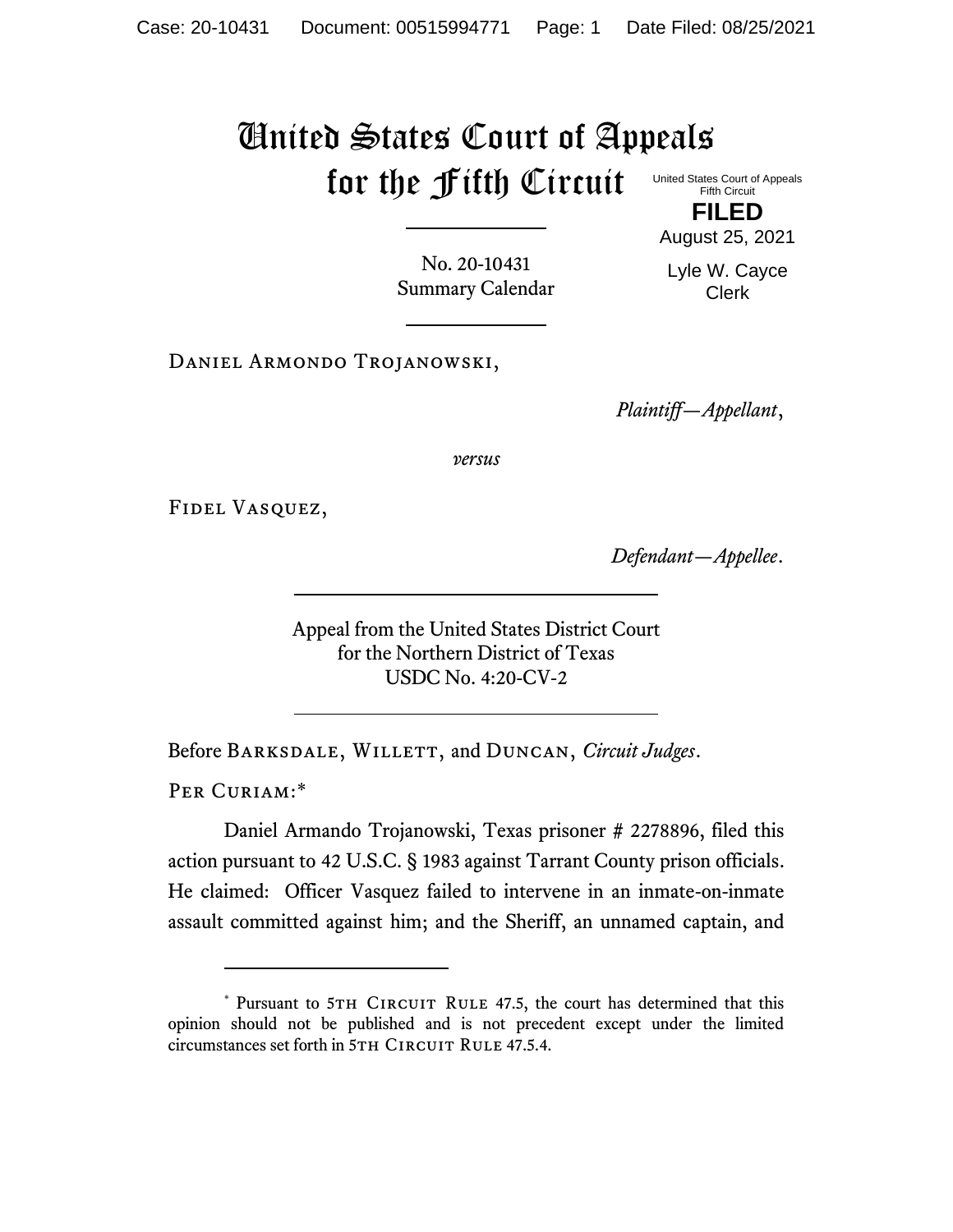## No. 20-10431

another defendant were connected to a cover-up of the assault and prevented him from exhausting his administrative remedies. Proceeding *pro se*, he appeals the dismissal of his claims.

In February 2020, the court dismissed Trojanowski's claims against the latter three defendants, pursuant to 28 U.S.C. § 1915A(b), for failure to state a claim, entering a final judgment against the claims after concluding there was no just reason for delay. That April, the court granted Officer Vasquez' summary-judgment motion against Trojanowski's claims against Vasquez, concluding: Trojanowski failed to exhaust his administrative remedies; and the officer was entitled to qualified immunity.

Trojanowski appealed in April. He contends: the court improperly rendered summary judgment, including by not issuing a scheduling order and allowing him to conduct discovery before ruling; and the court's February dismissal of his claims against the other three defendants is reviewable on appeal.

Assuming Trojanowski's claims against Officer Vasquez are adequately briefed, a dismissal for failure to exhaust is reviewed *de novo*. *Carbe v. Lappin*, 492 F.3d 325, 327 (5th Cir. 2007). Exhaustion is an affirmative defense; defendant bears the burden of proving plaintiff failed to exhaust available administrative remedies. *Jones v. Bock*, 549 U.S. 199, 216 (2007); *see also Ross v. Blake*, 136 S. Ct. 1850, 1856 (2016) (noting prisoner required to exhaust only *available* administrative remedies). "Exhaustion is defined by the prison's grievance procedures, and courts neither may add to nor subtract from them." *Cantwell v. Sterling*, 788 F.3d 507, 509 (5th Cir. 2015).

Officer Vasquez presented ample and uncontroverted evidence for summary-judgment purposes on whether Trojanowski failed to exhaust his administrative remedies. He received a copy of the prison's regulations,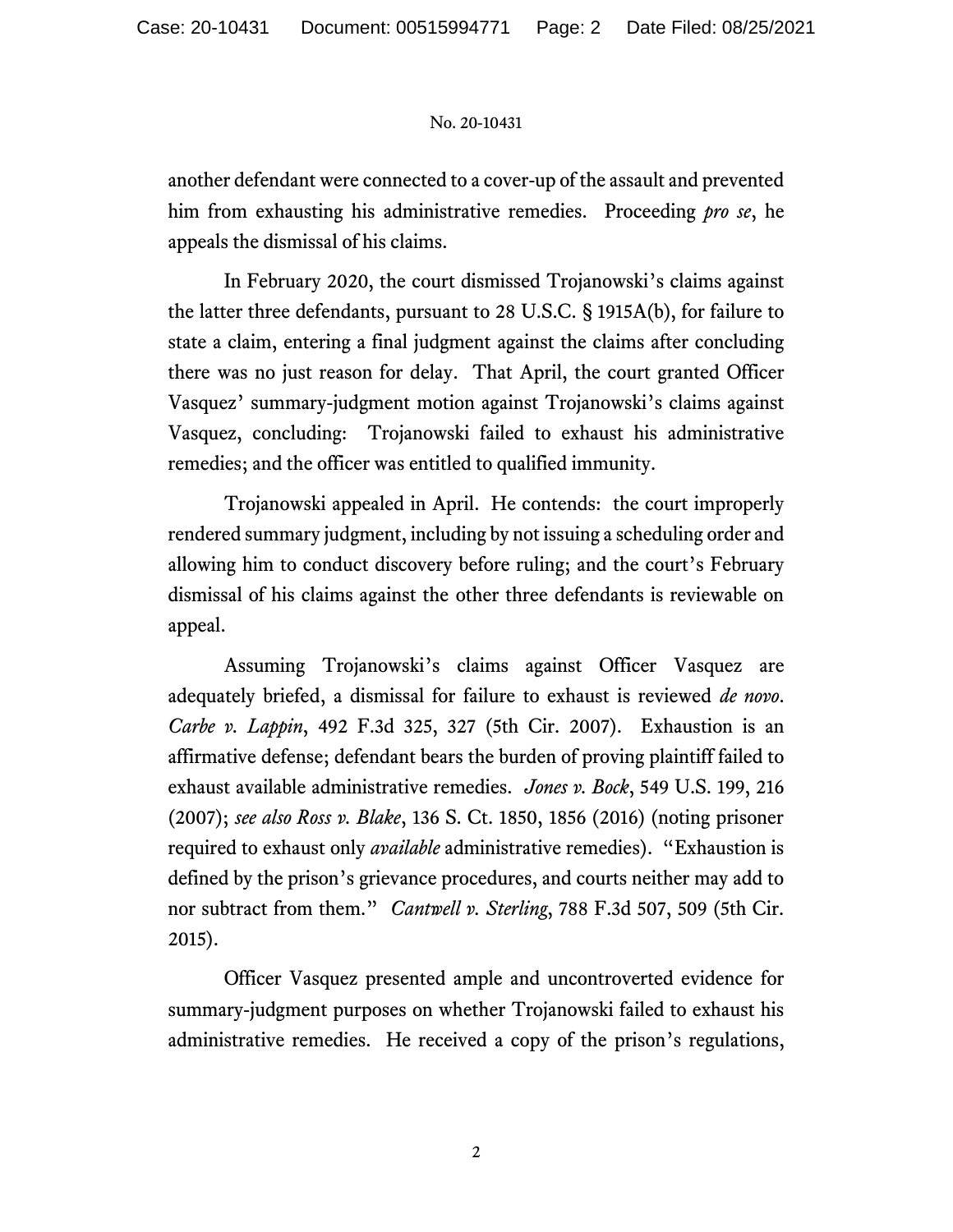## No. 20-10431

detailing the applicable grievance procedure; he used this procedure several times before, and after, his assault to challenge other conditions of his incarceration; there is no evidence of a grievance filed against the officer; and Trojanowski fails to show these procedures were unavailable to him.

To the extent Trojanowski contends the court erred in rendering summary judgment before issuing a scheduling order and allowing him to conduct discovery, our court lacks jurisdiction to review these issues because they are raised for the first time on appeal. *See Yohey v. Collins*, 985 F.2d 222, 225 (5th Cir. 1993) (stating as general rule our court "does not review issues raised for the first time on appeal"); *see also EEOC v. Simbaki, Ltd.*, 767 F.3d 475, 484 (5th Cir. 2014) (noting *pro se* litigants required to abide by federal court rules, including those governing presentation of summary-judgment evidence).

Our court also lacks jurisdiction to consider Trojanowski's claims against the remaining defendants. The February 2020 dismissal of these claims constituted a partial final judgment. *See* FED. R. CIV. P. 54(b) (judgment on multiple claims or involving multiple parties); *Briargrove Shopping Ctr. Joint Venture v. Pilgrim Enters., Inc.*, 170 F.3d 536, 539-41 (5th Cir. 1999) (analyzing whether partial judgment was final). A timely notice of appeal is a jurisdictional prerequisite. *See* 28 U.S.C. § 2107(a) (statutorily imposing 30-day time limit to appeal); *Hamer v. Neighborhood Hous. Servs. of Chicago*, 138 S. Ct. 13, 16-17 (2017) (explaining "appeal filing deadline prescribed by statute . . . regarded as 'jurisdictional'"). Trojanowski filed his notice of appeal in April, and even assuming the notice can be read to include all defendants and the February judgment, it was untimely for that judgment. *See* Fed. R. App. P. 4(a)(1)(A) (prescribing 30-day time limit); *see also*